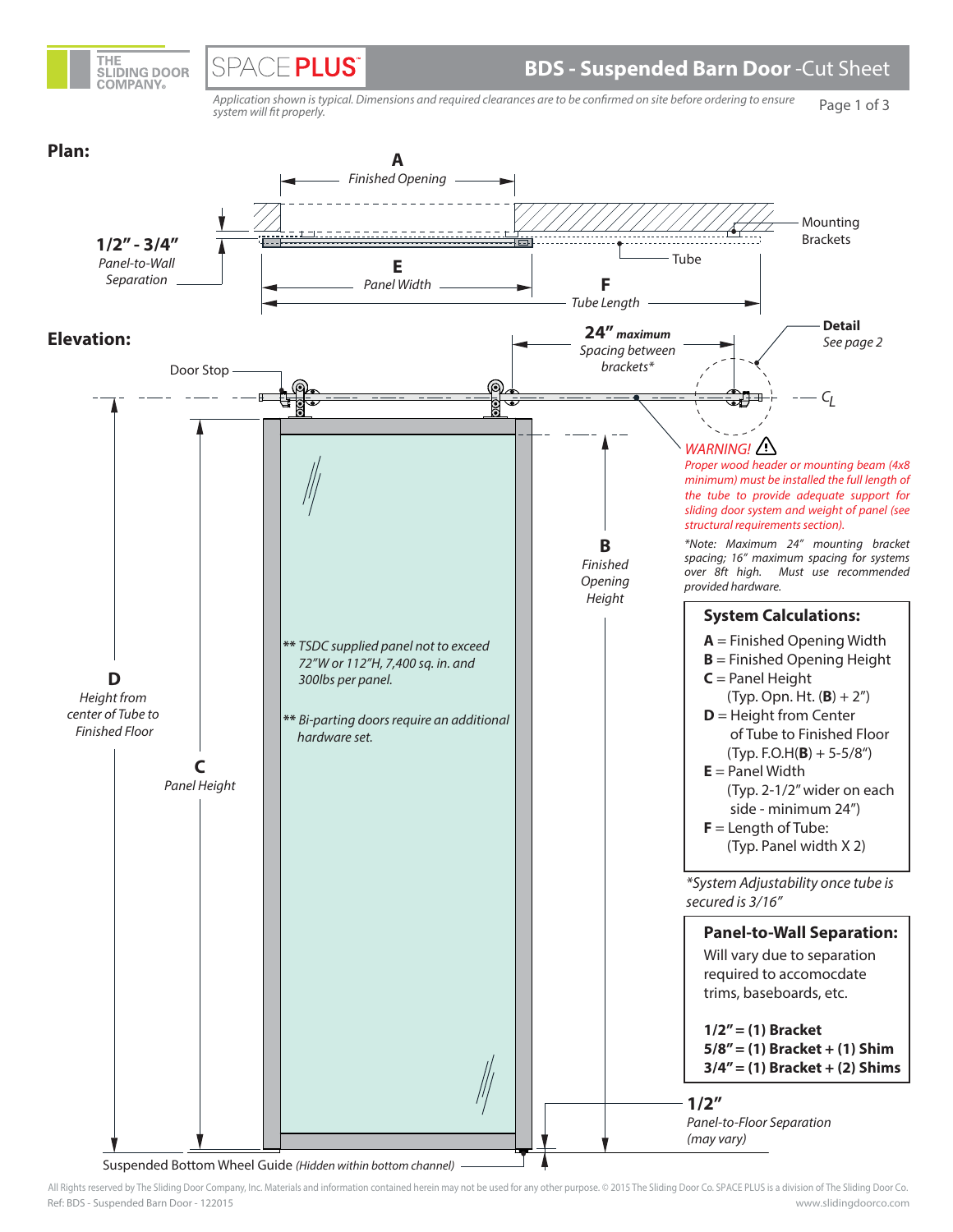

SPACE PLUS®

## **BDS - Suspended Barn Door** -Cut Sheet

Page 2 of 3



This system combines an aluminum framed panel with our barn door hardware. Handles are optional.





## **Suspended Upper Wheel Assembly:**

Secures to our aluminum framed panel, using a combination of shim plates and bolts (provided). Wheel assembly is not pre-installed on panel, but shim plates to receive wheel assembly are pre-installed on panel.



**Door Stop + Mounting Brackets: Door Stop:** Used to stop the door at the ends of the tube (track). It secures to the tube (track) using the screws provided.

**Mounting Brackets:** Used to secure the track to the wall/surface. The brackets must be secured to a continuous structural wood header (4x8 minimum) within the wall. (Metal studs require additional bracing.) Screws are provided. Shims are included to accommodate unlevel wall surfaces.